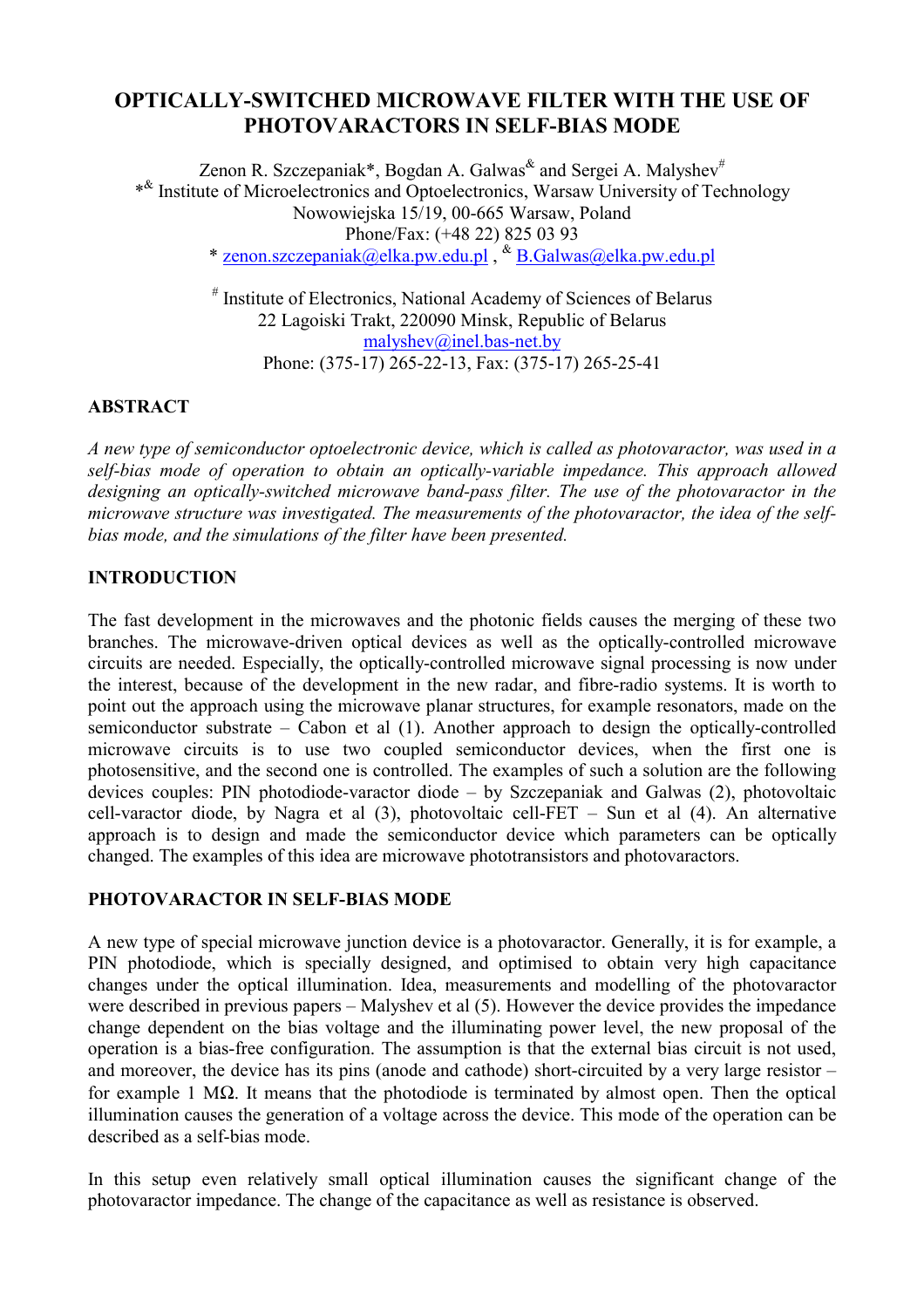An example of the photovaractor impedance changes under the optical illumination for the frequency band from 300 kHz to 3 GHz is shown in Fig. 1, and at the frequency equal to 900 MHz is shown in Fig. 2.

It can be seen that with the use of the optical power equal to about 0.112 mW it is possible to obtain two photovaractor impedance states: almost open (ON) and almost  $50\Omega$  match (OFF) – Fig. 2. This capability allows to design several microwave circuits working with the use of the two-state impedance.

# **OPTICALLY-SWITCHED MICROWAVE FILTER**

The possibility of the optical control of the photovaractor impedance was considered to design an optically-switched microwave filter. The first design was the microwave band-pass filter at the centre frequency about 900 MHz. The filter structure consists of two coupled sections of the microstrip line. The second step of the design was the optimisation of the filter structure with two photovaractors connected to it. The general topology and the idea of the filter (it is not real scale) were shown in Fig. 3. The transmission characteristics of the filter with and without the photovaractors were shown in Fig. 4. The filter is in the ON state when the photovaractors are not illuminated. Then the photovaractors impedance is almost open, and the microwave signal can be transmitted through the filter structure. When the photovaractors are illuminated by the optical power, their impedance approaches to 50 ohms and causes the attenuation of the microwave signal, resulting in decreasing of the transmission. The Q-factor of the resonant filter structures is then very low. It corresponds to the OFF state. The transmission characteristics of the microwave filter with the photovaractors in the ON and OFF states were shown in Fig. 5.

## **CONCLUSIONS**

However the filter without photodiodes can be designed with minimal losses in the pass-band, the filter with photovaractors has higher losses because the photovaractor impedance is not the ideal open. The OFF state can be obtain with the use of the optical power illuminating the photovaractors equal to 0.112 mW. The resistors loading the photovaractors influence on the speed of reaction of the photovaractor impedance under the optical illumination. The decrease of the resistors values will cause the improvement of the switching speed. However, the lower values of the resistors, the higher optical power required to achieve the same photovaractor impedance changes under the illumination. The optically-variable impedance of the photovaractor can be used in other different microwave applications.

### **REFERENCES**

- 1. B. Cabon, A. Vilcot, S. Chouteau, B. Boyer, J. Haidar, M. Bouthinon, and J. Boussey "Optical control of microwave passive devices integrated on silicon", *Proc. 10TH MICROCOLL Conference 1999,* Budapest Hungary March 21-24, 1999.
- 2. Z. Szczepaniak and B.Galwas, "Optically-Controlled Microwave Phase Shifter", *Proc. EDMO'99*, King's College London, UK, 22-23 November 1999, pp.290-294.
- 3. A.S Nagra*,* O. Jerphagnon, P. Chavarkar, M. VanBlaricum, and R.A. York, "Indirect optical control of microwave circuits using monolithic optically variable capacitors," *IEEE Trans. on MTT,* Vol. 47, No.7, July 1999, pp. 1365-1372.
- 4. C. K. Sun, R. Nguyen, C. T. Chang, and D. J. Albares, "Photovoltaic-FET for optoelectronic RF/µwave switching," *IEEE Trans. on MTT*, Vol. 44, No. 10, October 1996,pp. 1747-50, 1996.
- 5. S.Malyshev, B.Galwas, V.Andrievski, A.Chizh, L.Dobrzanski, and Z.Szczepaniak, "Analysis of photovaractors for microwave photonic application", *Proc. 30TH EuMC'2000*, France, Paris, 3-5 October 2000, vol.3, pp.210-213.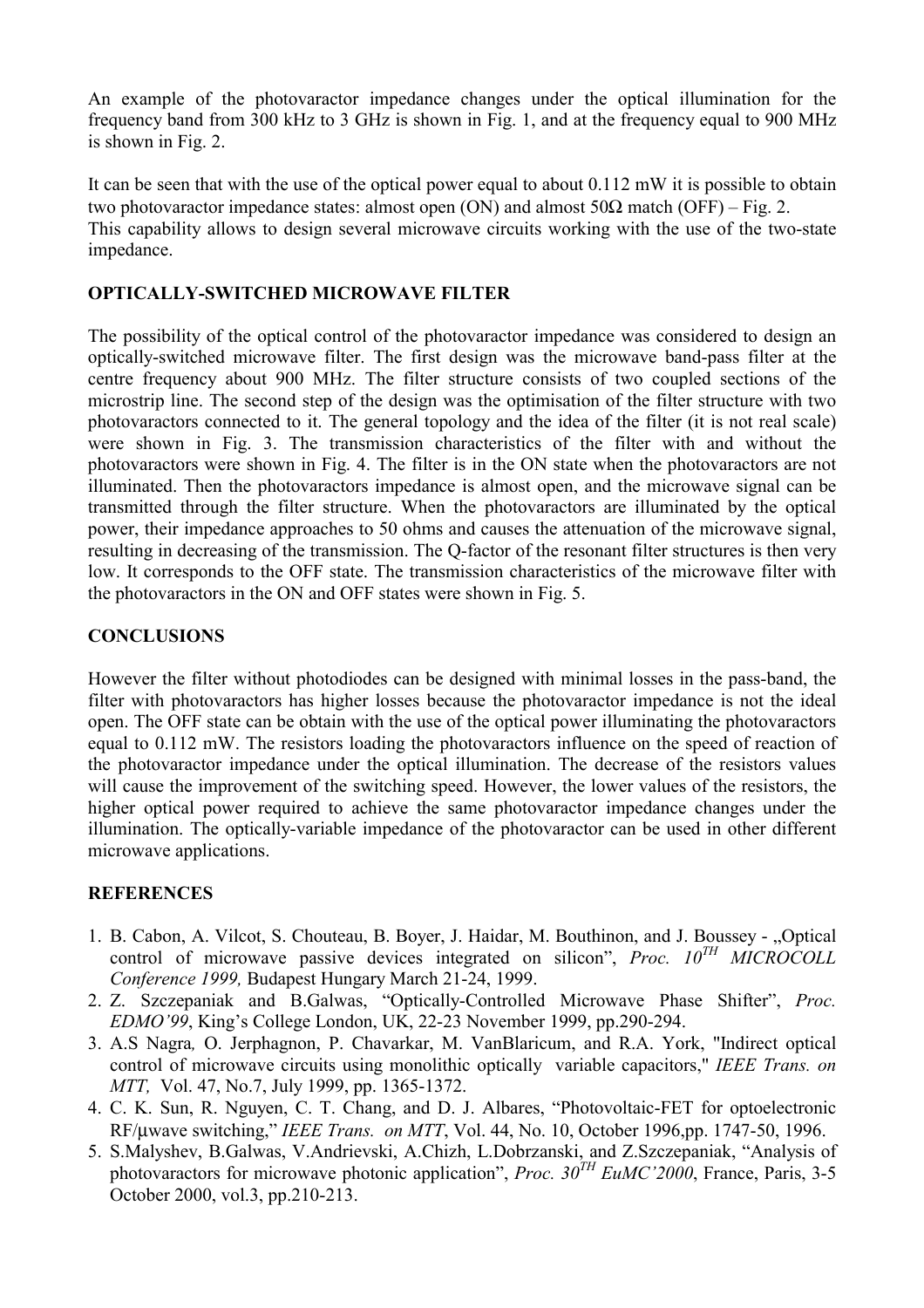

*Fig. 1. Photovaractor impedance vs. frequency for different illumination powers in self-bias mode.* 



*Fig. 2. Photovaractor impedance at 900 MHz for different illumination powers in self-bias mode.* 



*Fig. 3. Proposed idea of optically-controlled microwave filter.*